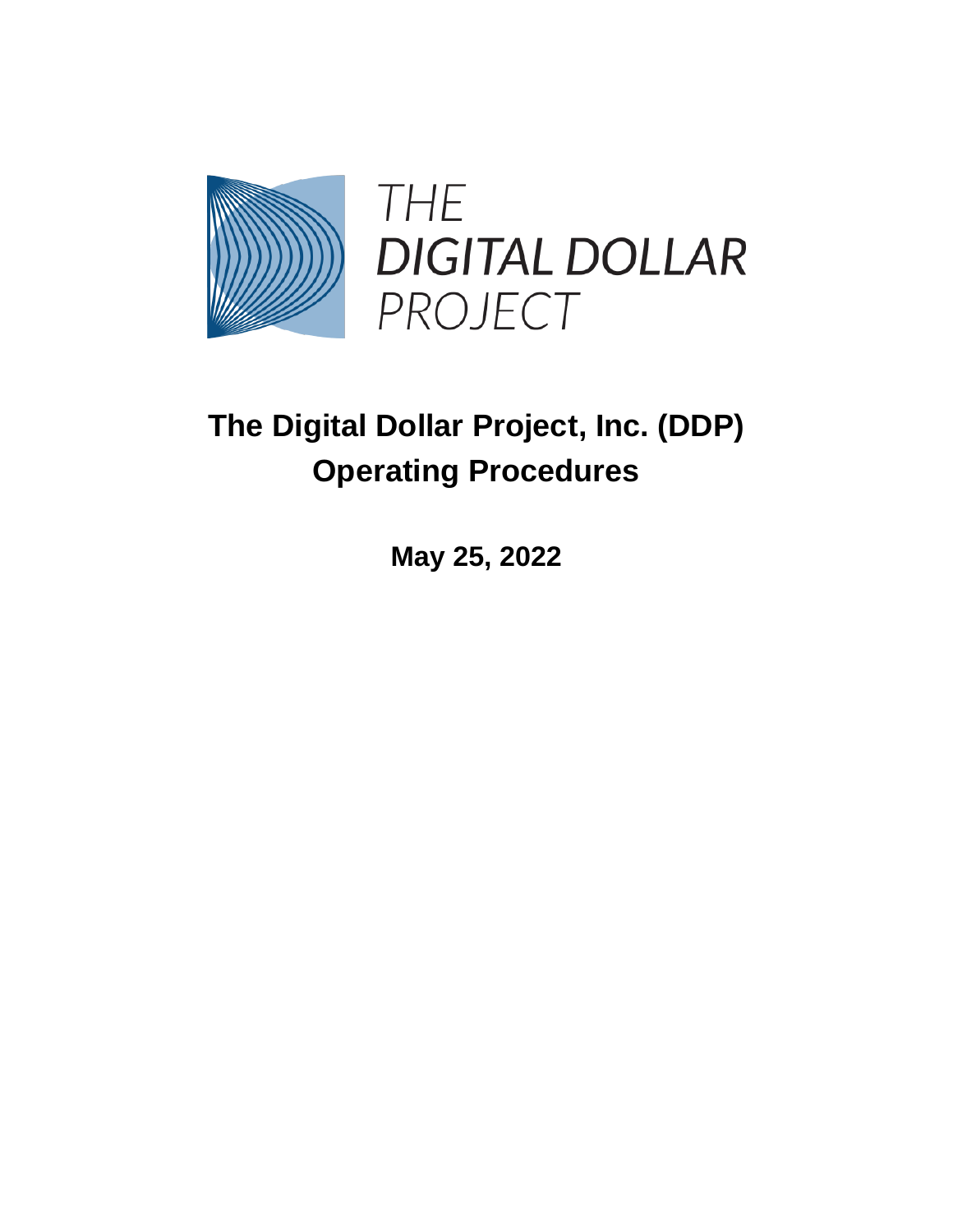### **Table of Contents**

| 1.  |      |                                                                  |  |
|-----|------|------------------------------------------------------------------|--|
| 2.  |      |                                                                  |  |
| 3.  |      |                                                                  |  |
| 4.  |      |                                                                  |  |
| 5.  |      |                                                                  |  |
|     | 5.1. |                                                                  |  |
|     | 5.2. |                                                                  |  |
|     | 5.3. |                                                                  |  |
|     | 5.4. |                                                                  |  |
| 6.  |      |                                                                  |  |
|     | 6.1. |                                                                  |  |
|     | 6.2. |                                                                  |  |
|     | 6.3. |                                                                  |  |
| 7.  |      |                                                                  |  |
|     | 7.1. |                                                                  |  |
|     | 7.2. |                                                                  |  |
|     | 7.3. |                                                                  |  |
|     | 7.4. |                                                                  |  |
|     | 7.5. |                                                                  |  |
|     | 7.6. |                                                                  |  |
| 8.  |      |                                                                  |  |
|     | 8.1. |                                                                  |  |
|     | 8.2. |                                                                  |  |
|     | 8.3. | Storage and Access to Draft White Papers and Final White Papers9 |  |
| 9.  |      |                                                                  |  |
| 10. |      |                                                                  |  |
|     |      |                                                                  |  |
| 11. |      |                                                                  |  |
|     |      |                                                                  |  |
|     |      |                                                                  |  |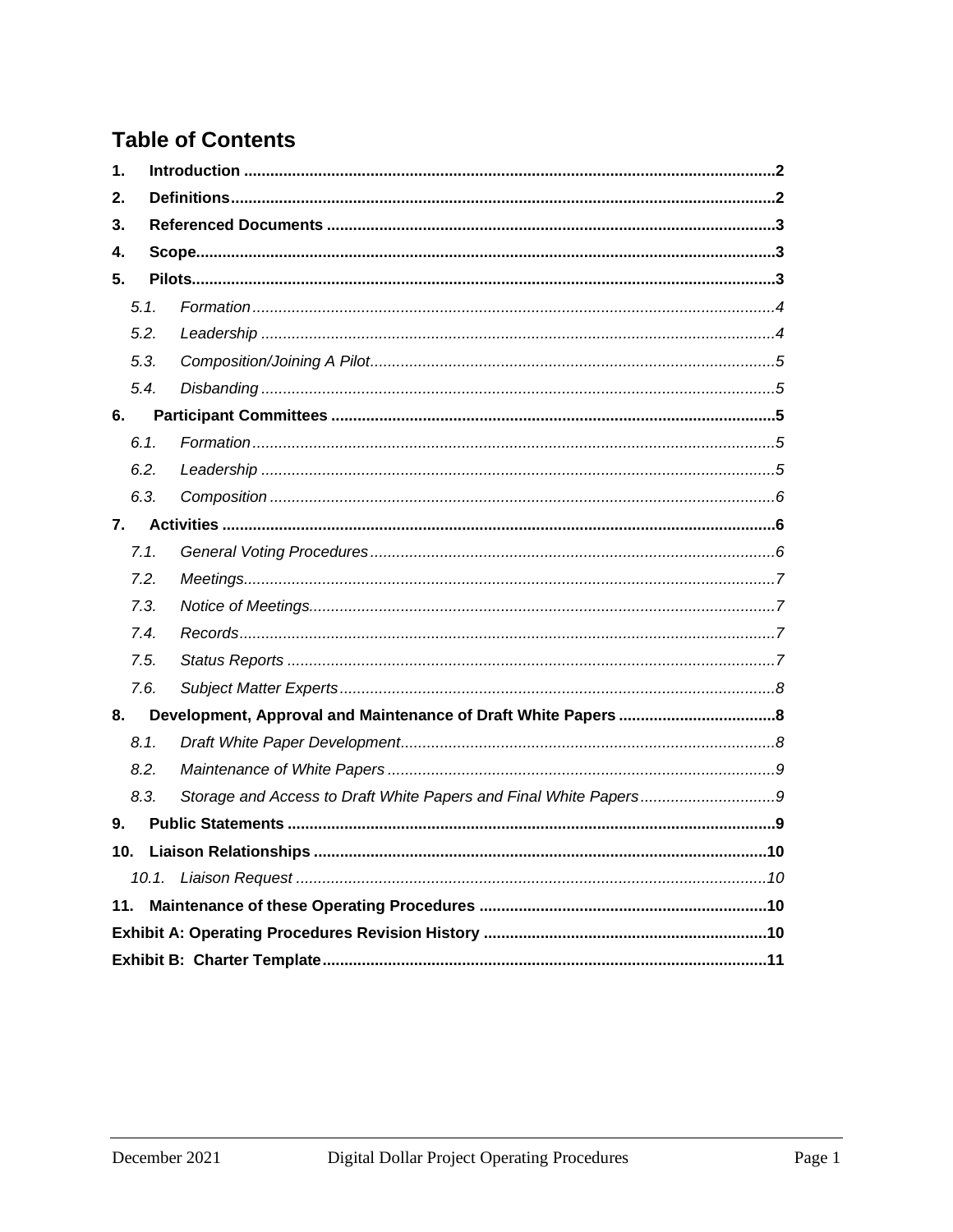### **1. Introduction**

This document describes the rules, operations and processes of the Committees and Pilots of The Digital Dollar Project, Inc. ("DDP") to be followed by DDP Participants..

The rules, operations and processes covered in this document do not address all details of the various activities that will take place in the Committees and Pilots. This document may change from time to time, by decision of the DDP Board of Directors (the "Board of Directors"), to address the changing needs of DDP and its Participants.

Joint Development Working Groups, as defined in the IPR Policy, may have such additional appropriate rules as may be included in the charters establishing such Working Groups.

### **2. Definitions**

Defined terms used in this document shall have the following meanings:

"Antitrust Policy Statement" means an Antitrust Statement approved by the DDP Board of Directors for display at the commencement of any meeting held under these Operating Procedures.

"Bylaws" means the Bylaws of DDP.

**"**Chair**"** means the person appointed by the Board of Directors to chair that Pilot or Committee.

"Confidential Information" shall include all Confidential Information as set forth in DDP's form of Nondisclosure Agreement and form Participant Agreement.

"Event Participation" means any event where DDP is in attendance and using content created by DDP.

"Executive Director" means an employee employed to oversee the day to day operations of DDP.

"Initiator Entity(ies)" means the organizations that are named on an approved Pilot Charter as Pilot Participants (Appendix B).

"IPR Policy" means the DDP Intellectual Property Rights and Compliance Policy.

"Liaison" means an ambassador who is authorized by DDP and their employer to communicate and collaborate on DDP's behalf with an external agency (public or private).

"Liaison Relationship" means a relationship with an external agency (public or private) in compliance with Section 10.1 below.

"Majority Vote" means the affirmative vote of more than fifty percent (50.0%) of those eligible to vote.

"Participant" means an entity that has executed a Participant Agreement with DDP, and whose participation has not been suspended or terminated by DDP.

"Participant Committees" means DDP committees made up of Participants.

"Participant Representative" means an individual employee of a Participant participating in one or more DDP activities.

"Participants Workspace" means the collaboration tools of DDP.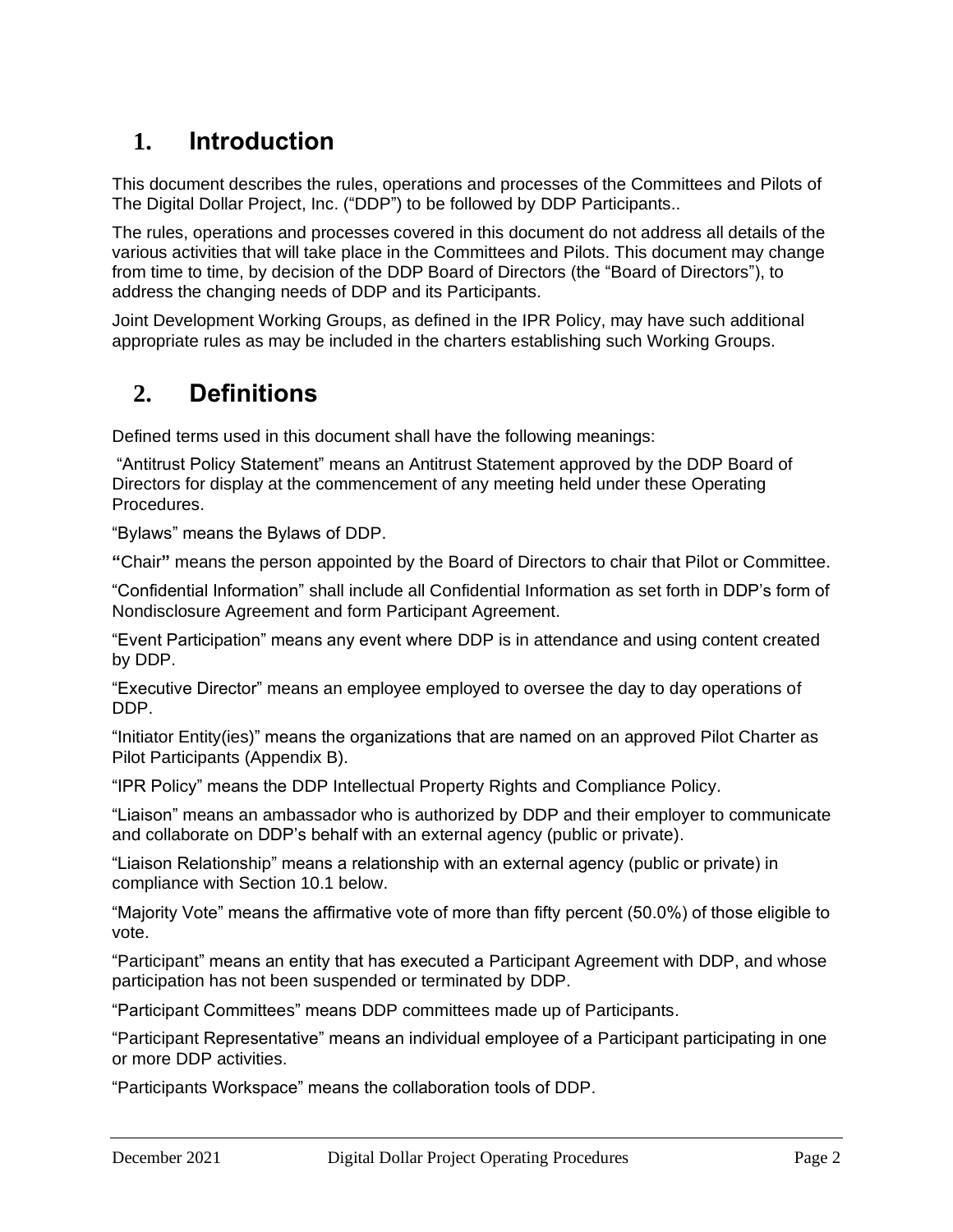"Notice" means a written or electronic notice sent in the manner specified in Section 7.3 or otherwise as specified below to DDP to a Participant or Participant Representative at an address provided to DDP by such Participant or Participant Representative.

"Operating Procedures" means this document, as from time to time amended by the Board of Directors, and any additional documents designated by the Board of Directors as the rules and procedures for the operations and activities of Committees and Pilots of DDP.

"Participant Agreement" means an agreement signed by an organization that is approved by DDP to become a Participant of DDP.

"Pilot" means one or more defined project groups approved by the Board of Directors and comprised of Participants that have signed a Pilot Agreement, working collaboratively to drive specific work items in support of the DDP mission.

"Pilot Agreement" means the agreement signed by an organization to become a member of a named Pilot.

"Quorum" shall mean a majority of the Participants eligible to vote.

"Subject Matter Expert" means a person with expertise in a subject area, who has been approved by the Executive Director to assist a Pilot or Committee. The Subject Matter Expert must be a Participant or be under a nondisclosure agreement if such person is not an employee of DDP or a Participant, and shall have no voting rights in the Pilot.

"White Paper" means a report that informs readers concisely about a complex issue related to Pilot or Committee activity. This deliverable remains in Draft form until it has been approved by the Board of Directors as a Final White Paper.

### **3. Referenced Documents**

"Antitrust Compliance Policy" means the Antitrust Compliance Policy of DDP.

Bylaws

IPR Policy

"Participant Agreement" means the DDP Participant Agreement.

In the event of any discrepancies, the Bylaws, the IPR Policy and the DDP Participant Agreement shall take precedence over the Operating Procedures.

### **4. Scope**

This document applies to Committees and Pilots of DDP.

### **5. Pilots**

Pilots will work collaboratively to drive specific work items in exploration and development of a Central Bank Digital Currency ("CBDC") ecosystem and will share DDP's views that the infrastructure underpinning the US dollar is a critically important public good and that upgrading this infrastructure will provide current and future generations enhanced flexibility, optionality, stability, and prosperity.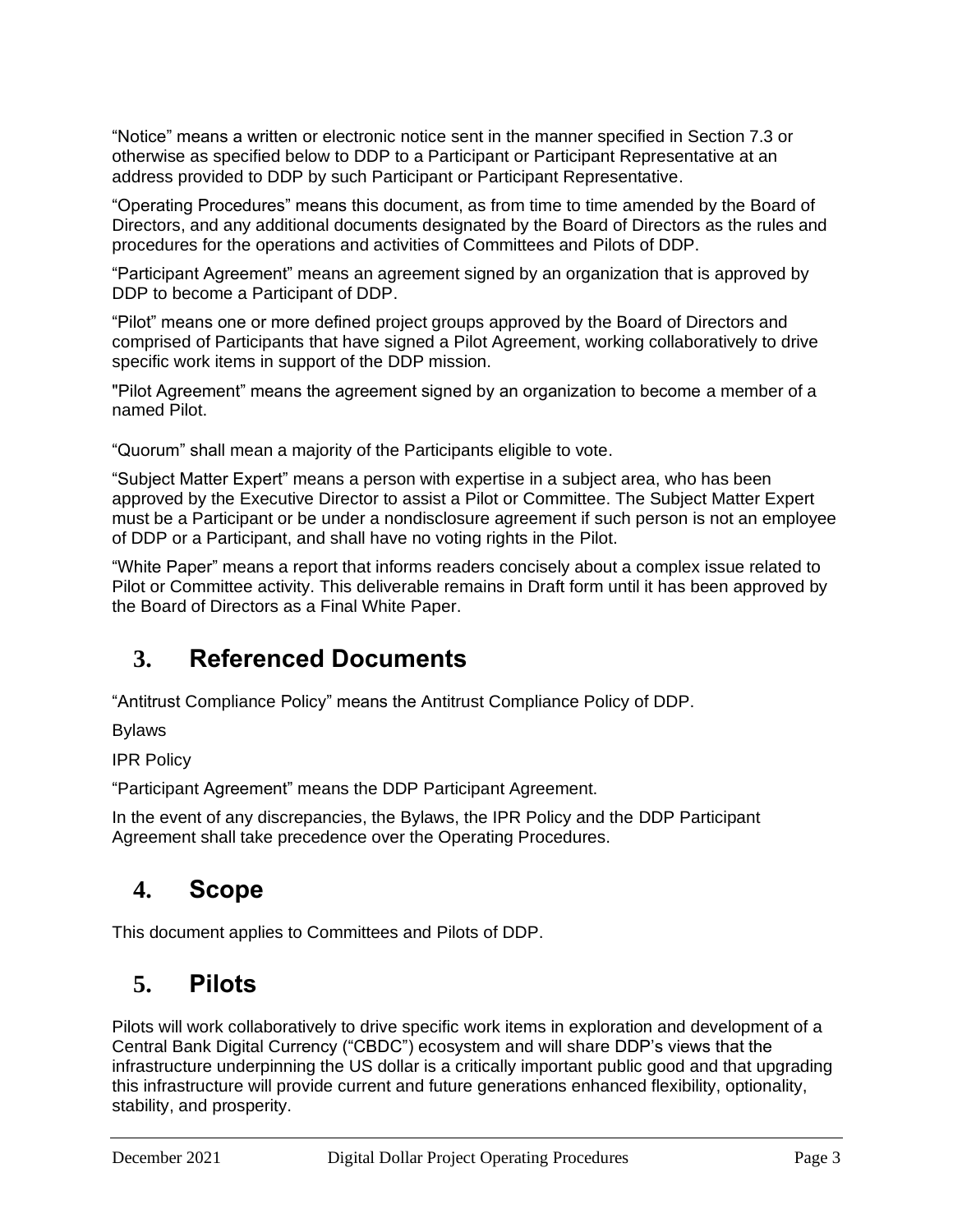Each Pilot will develop use-case specific white papers that will summarize and analyze the results of the value hypothesis explored. Pilots will similarly support the drafting of White Papers to ensure relevant learnings are accurately captured. White Papers must be approved by the Board of Directors in accordance with the terms of these Operating Procedures prior to any publication or other public release.

### *5.1. Formation*

A Pilot may be formed upon the submission of a Pilot Charter and the approval of the Board of Directors.

The Formation of a Pilot shall follow the following procedure:

- a) To initiate a request for formation, one or more Participants serving as Initiator Entity(ies), must initiate a "Notice of Pilot Formation Workshop and Call for Participation" to be sent electronically to each Participant. The Charter will be developed and finalized at one or more workshop sessions.
- b) The Initiator Entity(ies) along with the Executive Director will deliver to the Board of Directors a completed Charter (see Exhibit B).
- c) Within two (2) weeks after its receipt of the formation request and Charter, the Board of Directors shall hold a meeting to discuss the proposed scope of the new Pilot. The Board of Directors may request additional information from the Initiator Entity(ies) to clarify the request before the Board makes its decision. If additional information is requested, the formation process will begin again as in section 5.1(a) with the receipt of such information.
- d) Thereafter, the Executive Director shall initiate a "Notice of Pilot Approval and Final Call for Participation" to be sent electronically to each Participant, and may appoint designees from DDP's Advisory Council to serve as the Pilot's Advisory Oversight Team.
- e) If the Board of Directors does not approve the establishment of the Pilot, it will inform the Initiator Entity(ies) about the decision, giving the reasons for the disapproval of the request. The Initiator Entity(ies) may re-submit the request after addressing any issues raised by the Board of Directors.
- f) Each Pilot Charter, as well as regular progress reports, meetings and agendas from the Pilot Chair, shall be made accessible to all Participants through the Participants Workspace.

### *5.2. Leadership*

The Pilot Charter will identify the individuals to serve as Chair and, if applicable, a Vice-Chair of such Pilot from among the participating Participants.

Any Chair or Vice-Chair may cease to hold office before the expiry of such term for the following reasons:

- a) The Chair or Vice-Chair resigns via written notice;
- b) The Chair or Vice-Chair is removed by the Board of Directors;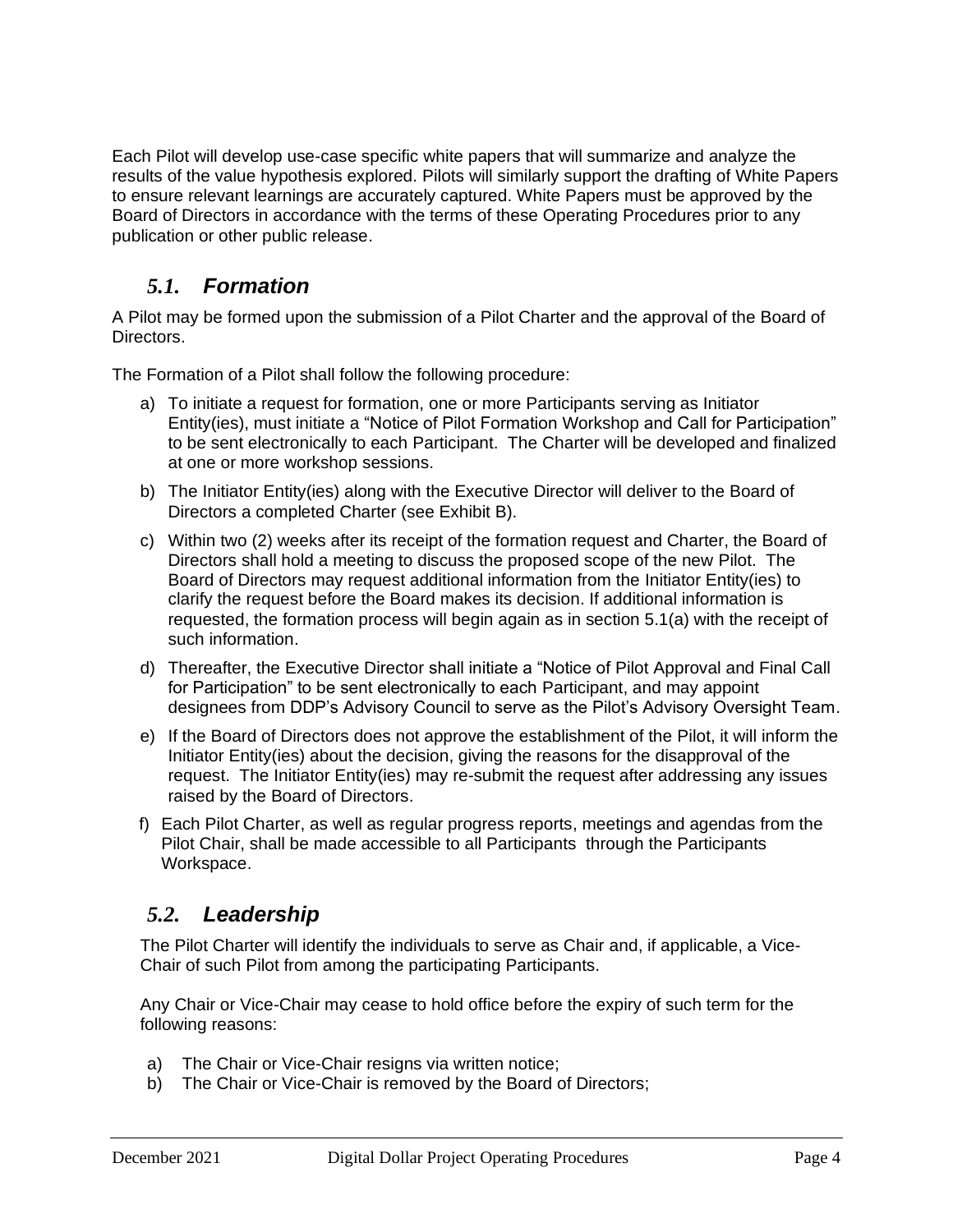c) The Chair or Vice-Chair ceases to be a Participant Representative in the Pilot, for example, due to a change of responsibilities, change of employer or the Participant ceases to be a member of the Pilot;

If any Chair or Vice-Chair changes employment from one Participant to another Participant, he or she must get approval of the Executive Director in order to continue serving in such current capacity. If the Executive Director does not approve, then a new Chair or Vice-Chair as applicable must be appointed.

### *5.3. Composition/Joining A Pilot*

Unless otherwise decided by the Board of Directors, all Participants are eligible to join all Pilots within the designated timeframe as outlined in the "Call for Participation" notices. Each Pilot Participant will be required to sign a Pilot Agreement and fulfill any and all responsibilities required of a Pilot Agreement as outlined in the Charter.

#### *5.4. Disbanding*

Each Pilot may be disbanded by the Board or Directors, and may additionally propose to disband itself at any time by a Majority Vote of its Participants, and may want to do so when it has completed the work it has set out for itself, although continuing in existence is certainly permissible and may make it easier to make revisions.

### **6.0 Participant Committees**

Each Participant Committee shall operate under a charter approved by the Board of Directors and shall operate under the following rules.

### *6.1 Formation*

Participant Committees are formed by the Board of Directors. Initially a Technical Steering Committee may be established to review the technical aspects of Pilot Charter proposals and provide input to the Board of Directors and serve as a technical support body to the Pilots.

### *6.2 Leadership*

Upon the formation of a Participant Committee, the Executive Director shall appoint the initial Chair of such Committee from among the Participants. If desired, the Executive Director may also appoint a Vice-Chair.

All leadership positions (officers) can only be held by a single individual. All officers are appointed for a term of one year after which time the Executive Director must either replace or reappoint said officer.

Any such officer may cease to hold office before the expiry of such term for the following reasons:

a) The officer resigns via written notice;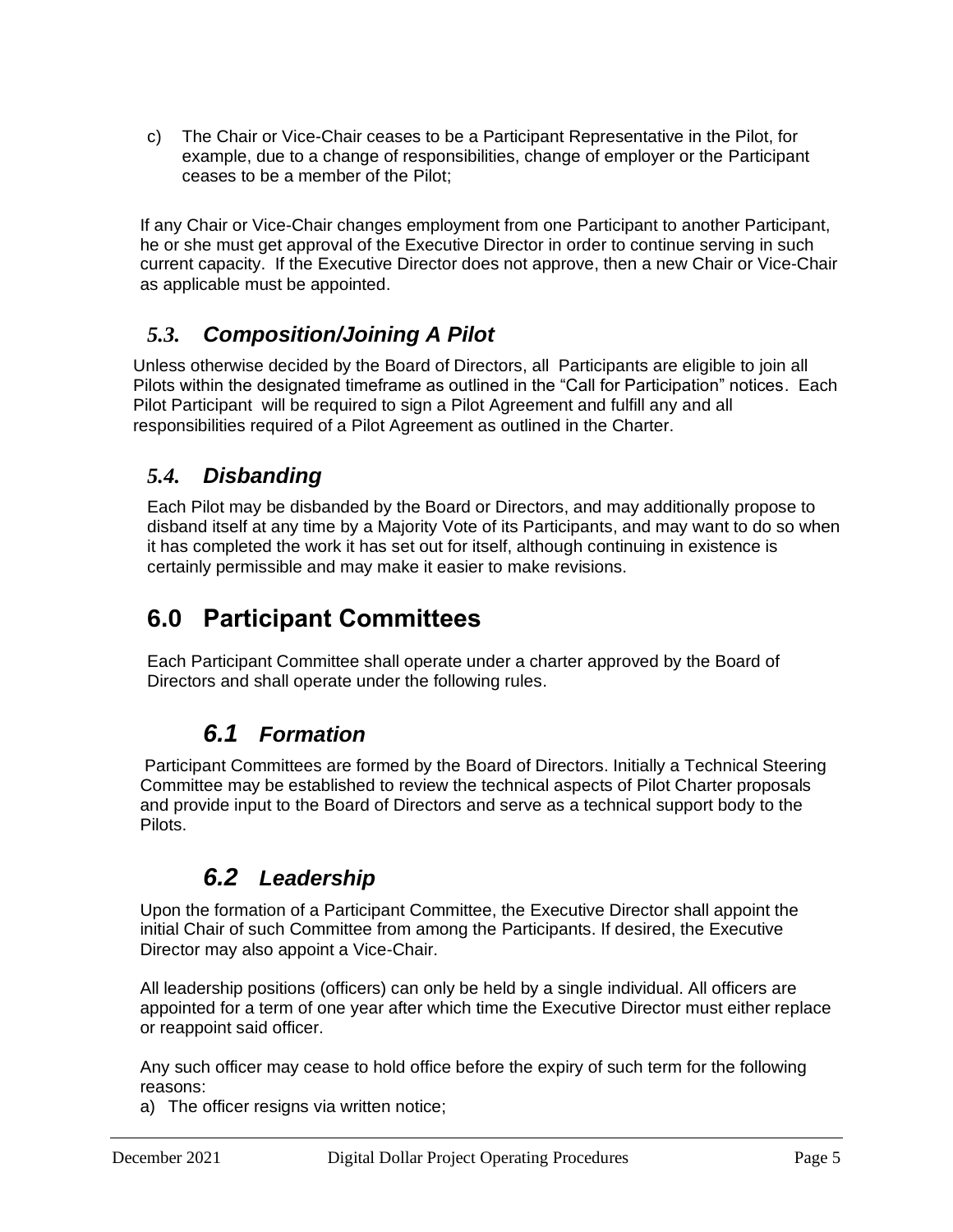b) The officer is removed from office by the Board of Directors;

c) The officer ceases to be an active participant in the Committee, for example, due to change of responsibilities, change of employer or the Participant ceases to be a participant of the Committee.

Any such officer may be appointed to any number of consecutive terms. If a Chair of Committee ceases to hold office, the Vice-Chair will assume the responsibilities of the Chair until a new Chair is appointed.

If any such officer changes employment from one Participant to another Participant, the officer must ask for a vote of confidence from the Board in order to continue serving in his current officer capacity. If the vote of confidence fails, then a new officer must be appointed.

### *6.3 Composition*

Any Participant in good standing may join a Participant Committee.

### **7.0 Activities**

### *7.1 General Voting Procedures*

Subject to Section 7.2 as to Quorum, Pilots and Committees shall seek to make all decisions via consensus. If a decision cannot be made by consensus, the Chair may call for a vote. A Majority of affirmative votes of all Participants that have joined that Pilot or Committee present at that meeting will be required for any motion, act, or decision to be an action of the Pilot or Committee where a vote is called for.

Each Participant in the respective Pilot or Committee is entitled to one vote. It is the requirement of the Participant to determine which Participant Representative will cast the vote on behalf of that Participant. In the case of an electronic ballot, the first vote received by a Participant will be counted.

Any abstentions will not be counted as votes for or against a matter, however, the abstaining Participants will still be counted toward Quorum.

If a majority of Participants is present and the vote passes, the motion, act, or decision shall proceed.

If the Pilot or Committee determines the vote should happen at a future meeting, the meeting must be announced at least seven (7) days in advance and Participants be allowed to cast their vote by proxy, which must be sent in writing to the Chair in advance of the meeting.

If the Pilot or Committee determines the vote should happen electronically, a ballot will be set up and sent out to all Participants of that group. The wording of the ballot shall be decided by the Chair. All electronic ballots will remain open for seven (7) days.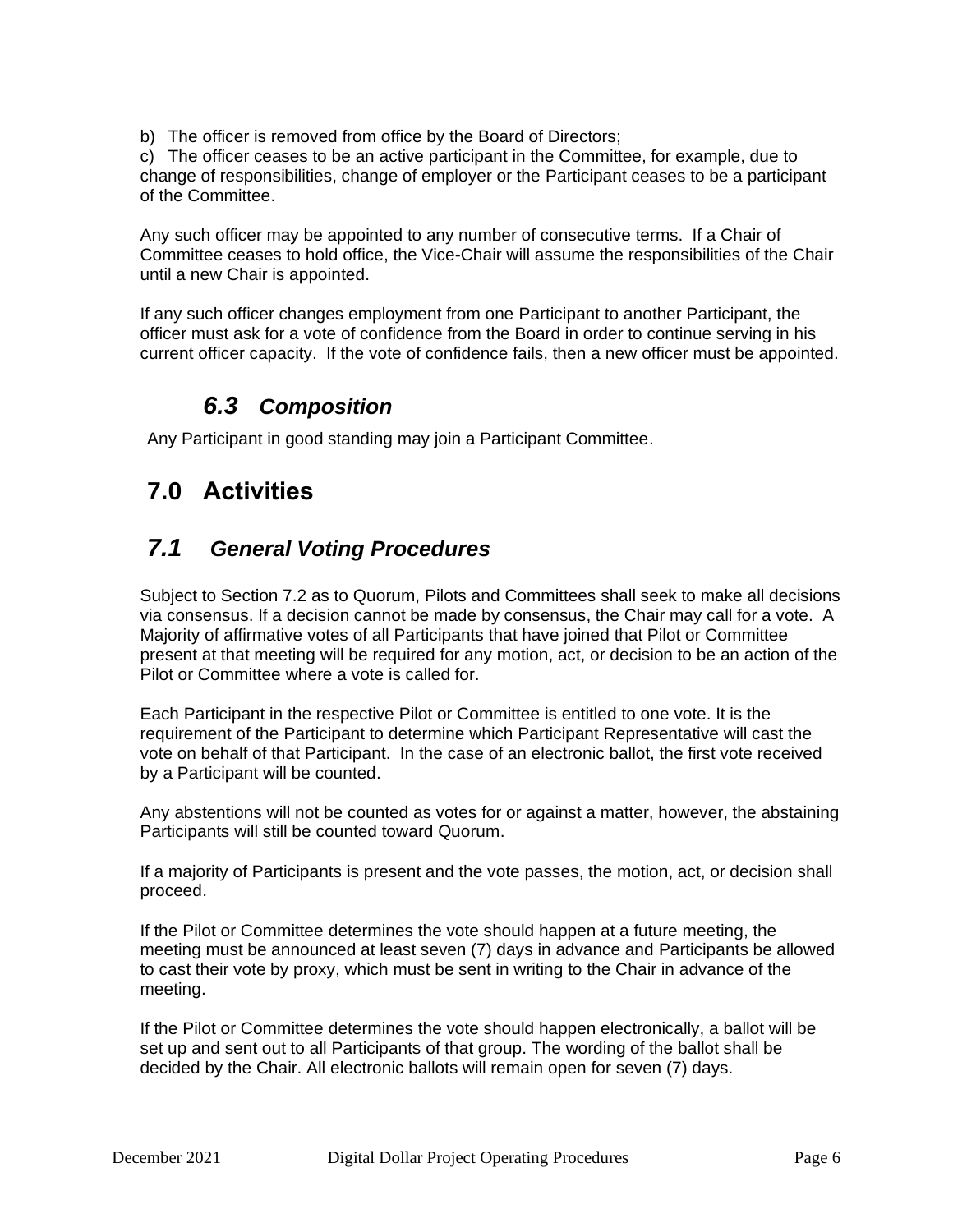## *7.2 Meetings*

Any motion, act, or decision by consensus may only occur in which there is a Quorum for the meeting. It is the responsibility of the Participant Representative to join Pilots or Committees via the Participants Workspace and to maintain a current email address.

For purposes of counting attendance, "meeting" means every session for which a unique agenda is published, either for a face-to-face meeting, video platform or teleconference. Any multi-day face-to-face meetings shall count as one meeting regardless if multiple meetings are held over the week.

At the beginning of each meeting of a Pilot or Committee, the Chair must present a reminder of the Antitrust Policy and IPR Policy, and such other information as is appropriate and must encourage the meeting attendees to review the Governance Documents in full.

## *7.3 Notice of Meetings*

Notice of any meetings must be provided by or at the direction of the Chair at least seven (7) days in advance for conference calls or twenty-one (21) days for meetings in person, with Notice given to all Participant Representatives of the respective Pilot or Committee.

A Pilot or Committee may decide to hold regularly scheduled meetings, in which case a single Notice of the schedule will be sufficient. For conference calls, the contact information for the call must be distributed no later than twenty-four (24) hours prior to each call.

Agenda items to be discussed at a meeting must comply with the Antitrust Compliance Policy. Items that do not require voting should be distributed at least twenty-four (24) hours in advance of the meeting, and items that require voting should be distributed at least seventy-two (72) hours in advance of the meeting. Discussion of a late submission of an agenda item is subject to the approval of the Pilot or Committee and the discretion of its Chair.

### *7.4 Records*

The Pilot or Committee will appoint a secretary or other person to document and record minutes of meetings and other group's activities. The appointed individual will work with the Chair to determine the requirements and structure needs for the records of the Pilot or Committee. All records will be kept on the Participants Workspace and available to Participants.

## *7.5 Status Reports*

Each Pilot and Committee shall make at a minimum a status report at the Annual Meeting which will be made accessible to all Participants through the Participants Workspace. Beyond the annual status report, each Pilot and Committee is expected to keep the Participants updated on key activities and milestones.

Each Pilot and Committee is obligated to keep the Board of Directors aware of the group's activities and progress.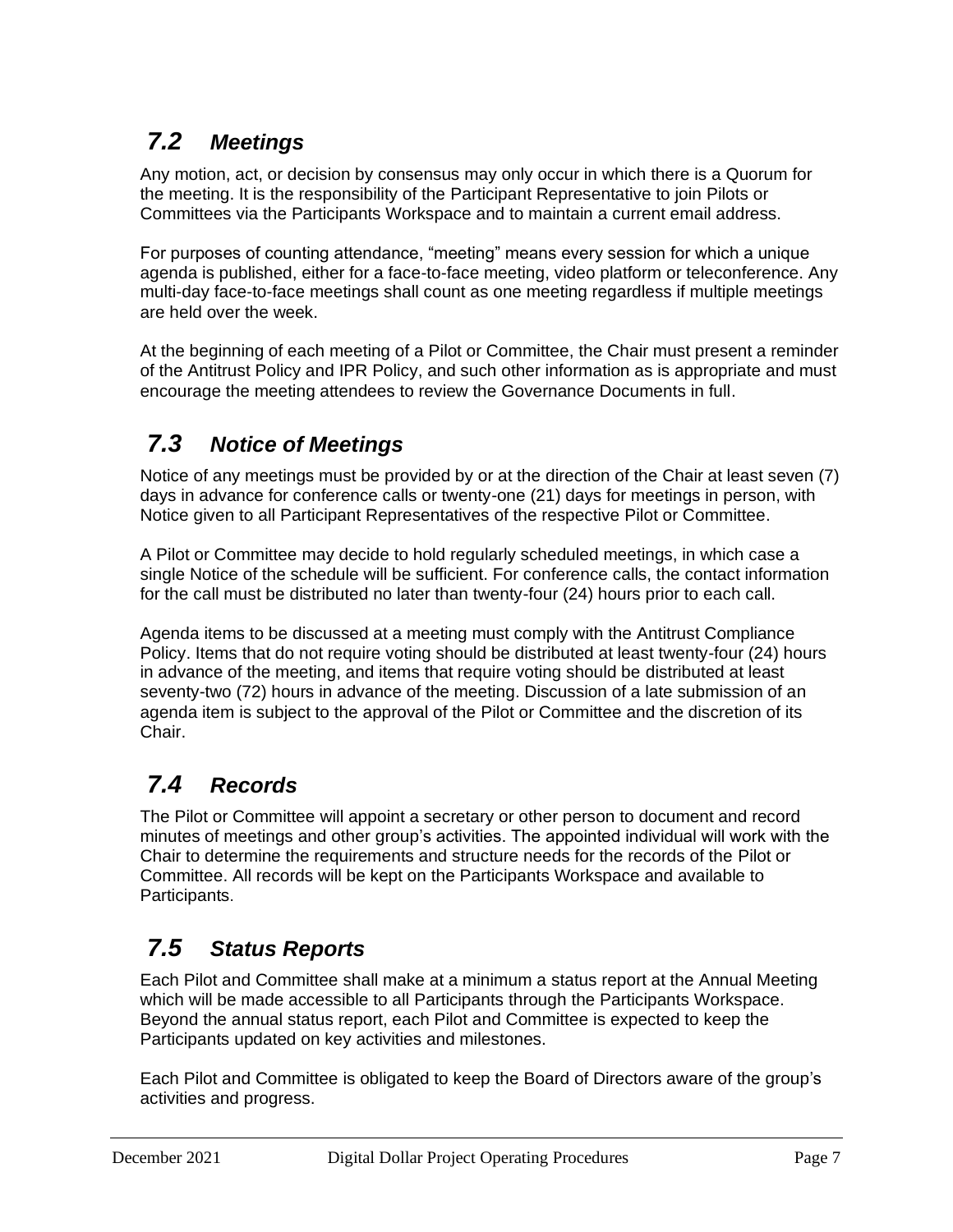From time to time the Board of Directors may request a status report or an update from a specific Pilot or Committee, and/or any Pilot or Committee may request time at an upcoming Board Meeting to provide a report or request input.

### *7.6 Subject Matter Experts*

From time to time Pilots or Committees may want to have input from a Subject Matter Expert. The Pilot or Committee must have approval from the Executive Director to invite a non-Participant or non-DDP employee Subject Matter Expert to a Pilot or Committee meeting and the Subject Matter Expert shall enter into such agreement as the Board of Directors shall approve for use for such purpose, as necessary. Subject Matter Experts shall have no voting rights in Pilots or Committees.

### **8.0 Development, Approval and Maintenance of Draft White Papers**

### *8.1 Draft White Paper Development*

#### *8.1.1 Format of Draft White Papers*

Draft White Papers shall be written and formatted according to available templates, which are stored in the Participants Workspace. Deviations from the template should be avoided where possible and must be approved by the Executive Director. If no template exists, the Executive Director will collaborate with the Pilot to create a template.

Pilots shall develop Draft White Papers using a draft-comment-revise cycle. All comments received toward a Draft White Paper shall be disposed of, either through acceptance, rejection, or deferral to a future version of the Draft White Paper. Disposition of comments should generally be performed via consensus; however, the Chair of a Pilot shall use the formal voting procedure, as set forth in Section 7.1, on any items where consensus is not clear.

#### *8.1.2 Review Periods of Draft White Papers*

When a Pilot decides via consensus that a Draft White Paper is stable and ready for the Pilot review process, the Chair of the Pilot will post the Draft White Paper on the Pilot's section of the Participants Workspace and will give Notice to all Participants. In that Notice, the Pilot Chair will ask for return of final comments toward the Draft White Paper within no less than two (2) weeks from the date of Notice.

After the Pilot resolves all comments toward the Draft White Paper and conforms to documentation rules, the Pilot will vote, as set forth in Section 7.1 of these Operating Procedures, to advance the document to the Board of Directors. Upon approval, the Pilot Chair will present the Draft White Paper to the Chair of the Board of Directors.

#### *8.1.3 Final White Papers*

Upon approval of Board of Directors the Draft White Paper will be subject to an editing and formatting cycle prior to being released as a Final White Paper.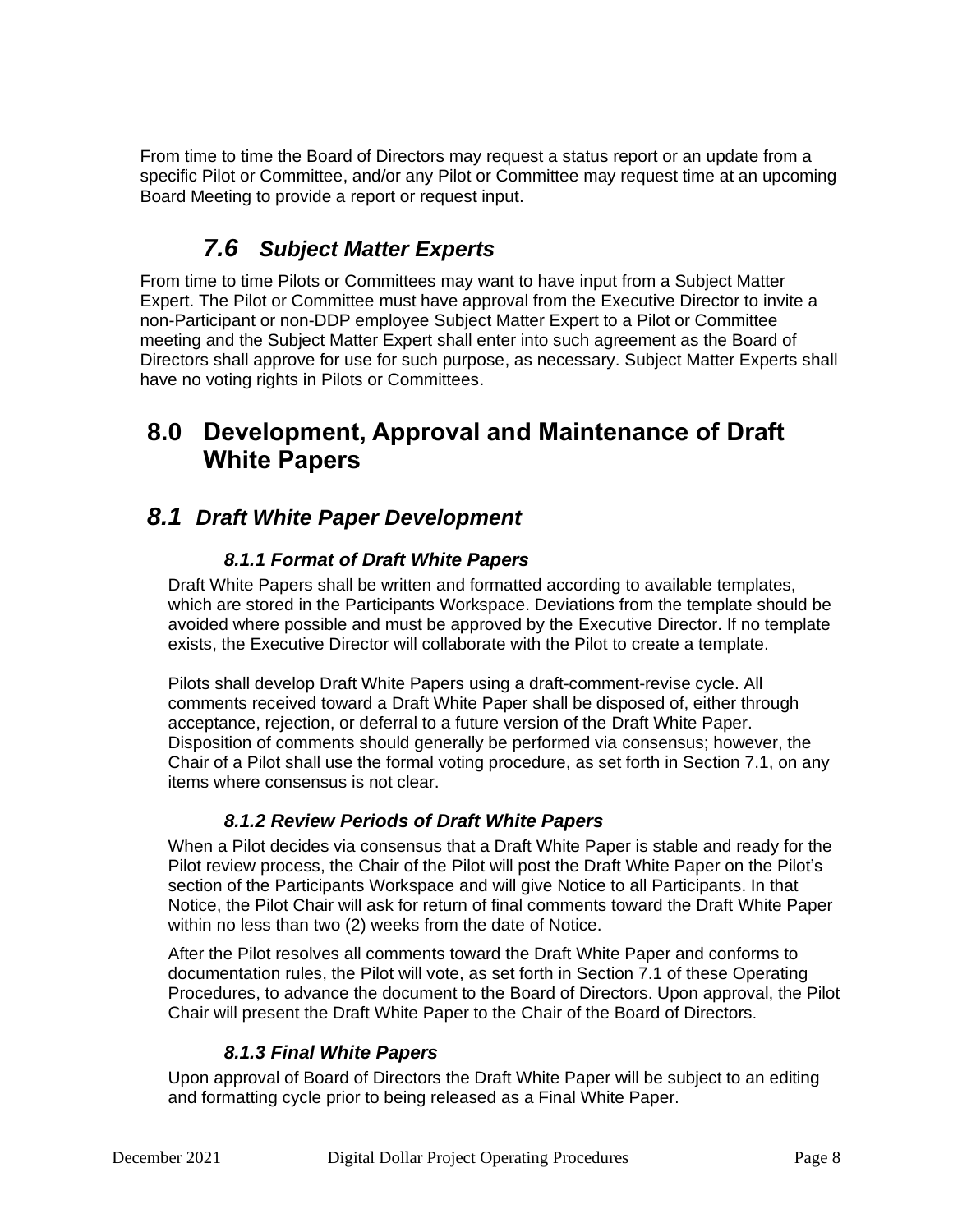### *8.2 Maintenance of White Papers*

Once approved by the Board of Directors, responsibility for maintenance of a Final White Paper is assigned according to the following rules:

- a) If the Pilot that has developed the Final White Paper is still active, the responsibility for maintenance lies with the Pilot.
- b) If such Pilot has already been disbanded, the Board of Directors shall have responsibility for maintenance of a Final White Paper.

### *8.3 Storage and Access to Draft White Papers and Final White Papers*

All Draft White Papers (in any revision) as well as other working documents of a Pilot should be stored on the Participant Workspace. All Draft White Papers and other working documents of a Pilot shall only be accessible to the Participants, the Board of Directors, the staff of DDP and authorized representatives of DDP. **Participants may not distribute to non-Participants any Confidential Information, which includes, but is not limited to, Draft White Papers.**

All Draft White Papers, including their amendments, that have been adopted and approved by DDP will be made available to all Participants through the Participant Workspace.

All ballots and their results will be stored and published through the Participant Workspace, visible to the Board of Directors.

It is up to individual Participants and Participant Representative to ensure their internal confidential information is not uploaded to the Participant workspace as all Participants will have access to that information.

## **9.0 Public Statements**

Any public statement shall be approved by the Executive Director in collaboration with the Board of Directors. The Executive Director, and if applicable, the Pilot Chair, will determine if and when a public statement will be published to the DDP website and/or released to the media or public. Public statements may be published to Participants only, may be partially published to the public website or fully published. The DDP communications staff will manage the process of publishing public statements.

## **10.0 Liaison Relationships**

### *10.1Liaison Request(s)*

All Liaison Relationships must be approved by the Executive Director. That approval may take the form of a written Memorandum of Understanding (MOU). This policy applies to both inbound and outbound requests.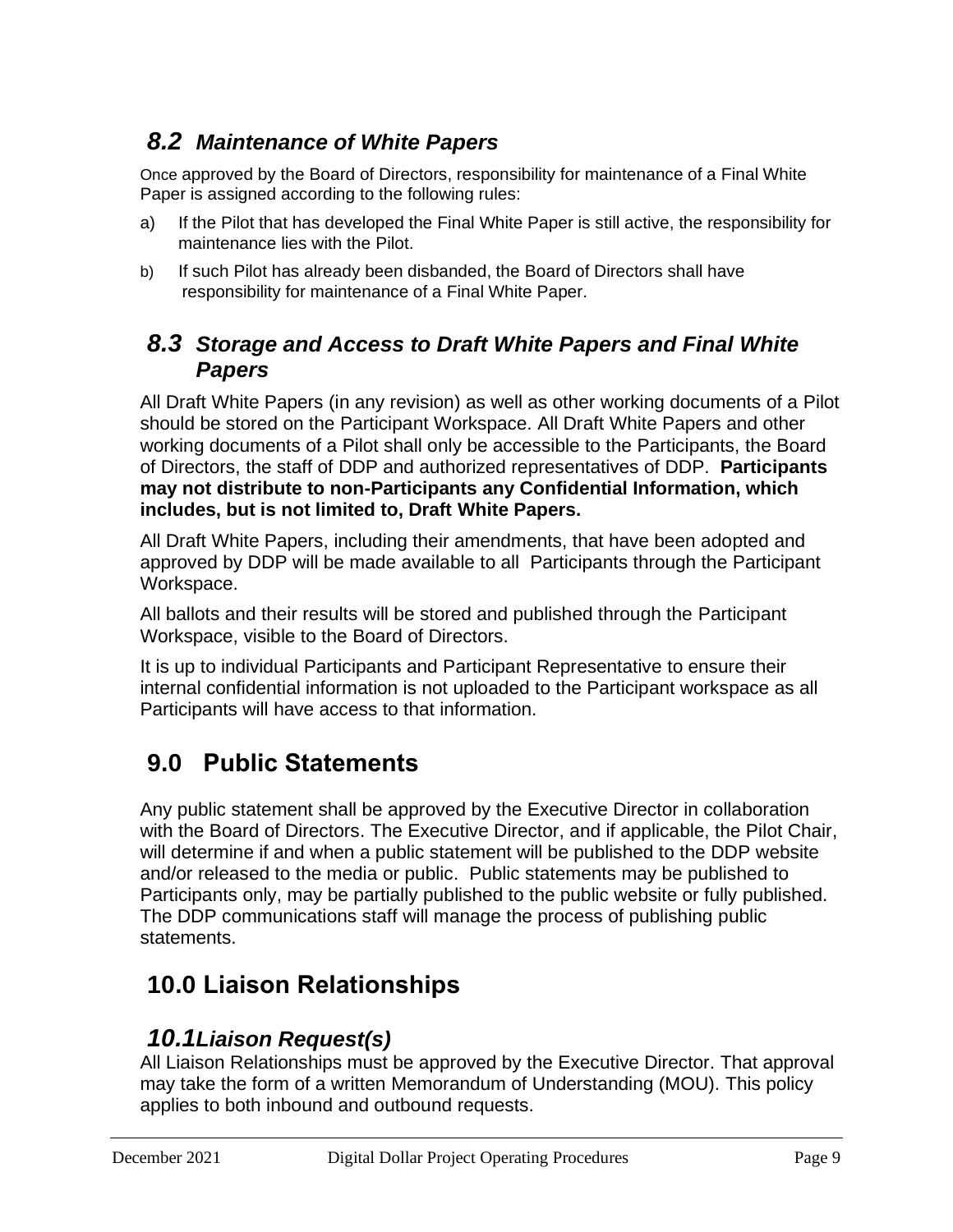## **11.0 Maintenance of these Operating Procedures**

The Board of Directors maintains these Operating Procedures. Any revisions to these Operating Procedures must be approved by a majority vote of the Board of Directors.

## **Exhibit A: Operating Procedures Revision History**

| <b>Revision</b>          | <b>Release</b> | <b>Summary of Changes</b>                       |  |
|--------------------------|----------------|-------------------------------------------------|--|
|                          | <b>Date</b>    |                                                 |  |
| Version 1.0   12/21/2021 |                | I Initial version                               |  |
| Version 2.0   5/25/2022  |                | Changed supermajority vote to majority vote in  |  |
|                          |                | Section 11, updated defined terms in Section 2, |  |
|                          |                | among other changes.                            |  |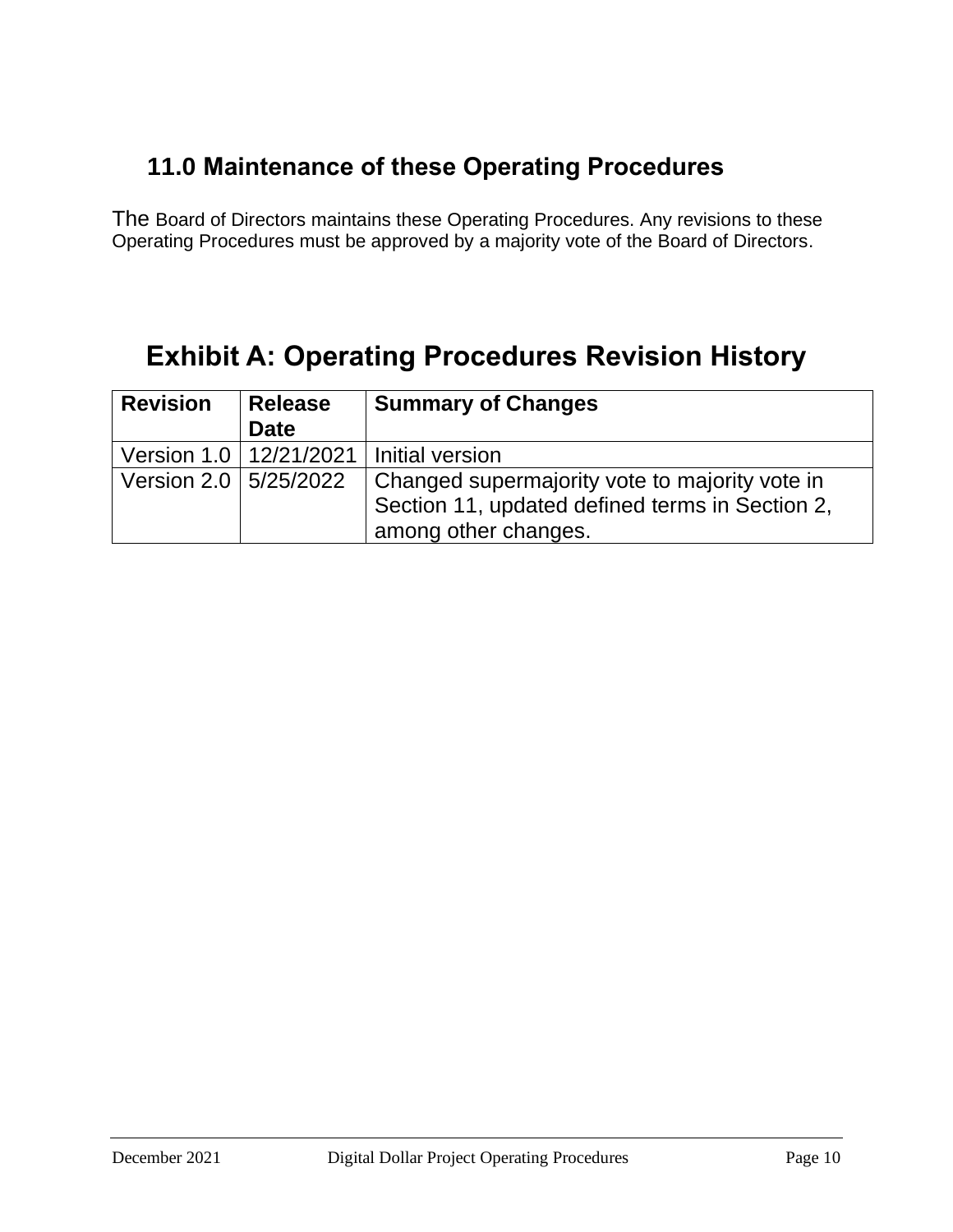## **Exhibit B: Pilot Charter Template**

Form to be used when proposing a new Charter.

| <b>Formal title</b>                                                 |                                            |
|---------------------------------------------------------------------|--------------------------------------------|
| of Pilot:                                                           |                                            |
| Pilot Chair and Vice Chair Candidates (named individual<br>person): | Pilot Participants: (may add others later) |
| <b>Chair</b>                                                        | 1                                          |
| <b>TBD</b><br>name:<br>organization: TBD                            | $\overline{2}$                             |
| <b>TBD</b><br>e-mail:                                               | 3                                          |
| <b>Vice Chair</b><br><b>TBD</b><br>name:                            | 4                                          |
| organization: TBD<br><b>TBD</b><br>e-mail:                          | 5                                          |
|                                                                     |                                            |

#### **Pilot timeline:**

| Milestone name                            | <b>Target date</b> |
|-------------------------------------------|--------------------|
| • BoD Approval of Pilot                   |                    |
| • Internal Annoucement to Pariticipants   |                    |
| • Pilot Participation Agreements signed   |                    |
| • Public Press Release                    |                    |
| • Onboarding to Pilot Confluence Instance |                    |
| • Anticipated Pilot Kickoff               |                    |
| • Midproject Check-in with ED             |                    |
| • Final Pilot Readout                     |                    |
| • Stable Draft White Paper Shared with ED |                    |
| • Pilot Approval of Draft WP              |                    |
| • Request for Feedback on Draft WP        |                    |
| • BoD Approval of WP                      |                    |
| • WP to be published as version:          |                    |
| • Pilot Closeout Completed                |                    |

#### **Pilot details:**